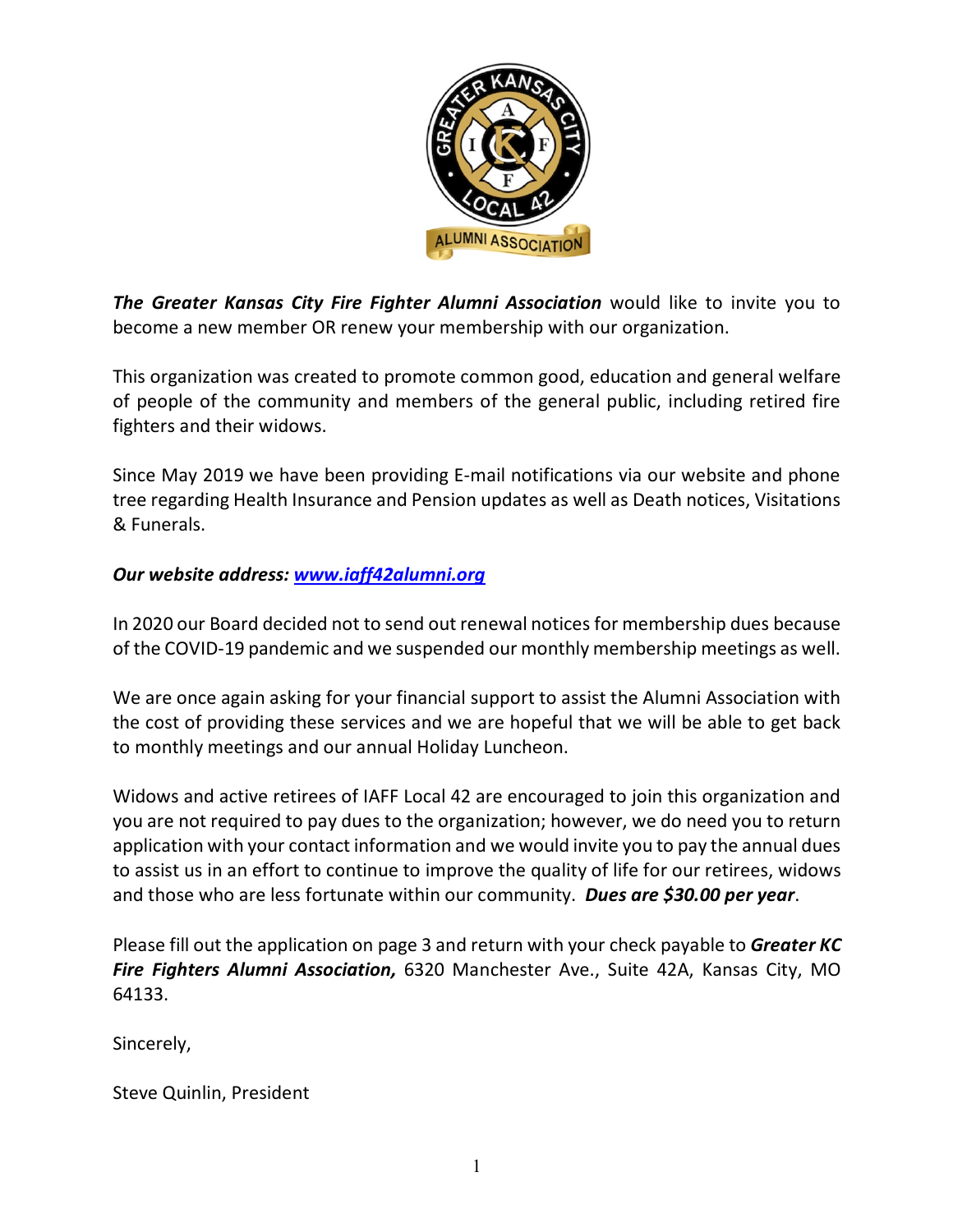## *Greater Kansas City Alumni Board*

President: Steve Quinlin E-mail: kcscq54@gmail.com Phone: 816.456.3931

Vice President: Dave Young E-mail: dyoung1953@hotmail.com Phone: 816.668.6137

Secretary-Treasurer: Michael LaCapra E-mail: kcfiremike@gmail.com Phone: 816.769.1806

Director: Curt Grogan E-mail: cg5kc@aol.com Phone: 816.529.9964

Director: Gene Shepherd E-mail: geno21959@yahoo.com Phone: 816.812.6835

Trustee: Paul DeWalt E-mail: pauldewalt@gmail.com Phone: 816.686.8606

Trustee: Ray Elder E-mail: rayelder14@aol.com Phone: 816.453.4347